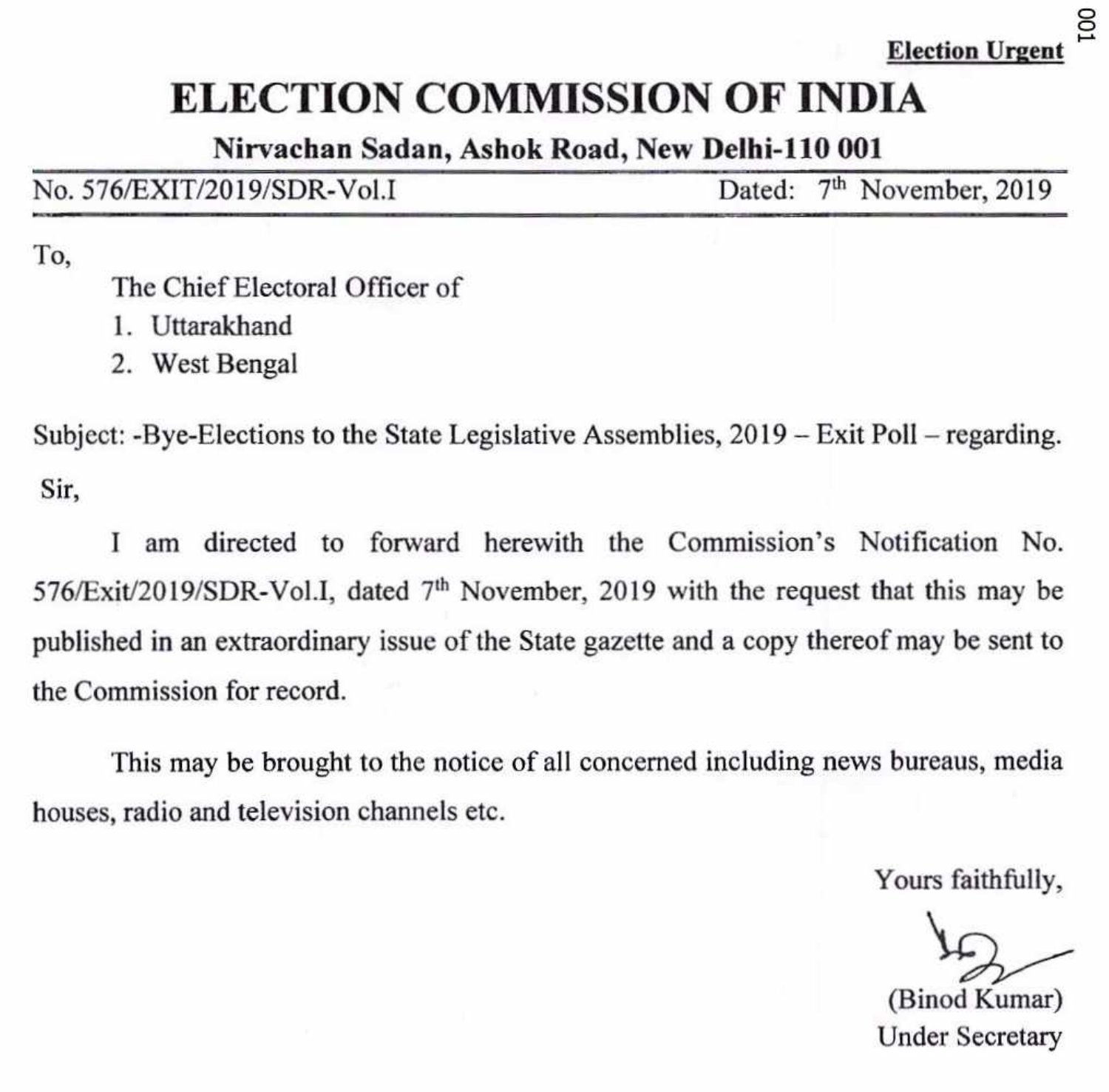e To be published in the State Gazette of Uttarakhand, & West Bengal

## **ELECTION COMMISSION OF INDIA**

Nirvachan Sadan, Ashoka Road, New Delhi- 110001 No. 576/EXIT/2019/SDR/Vol.I Dated: 7<sup>th</sup> November, 2019

### **NOTIFICATION**

Whereas, the schedule for the Bye-Elections to the Legislative Assemblies in the States of Uttarakhand and West Bengal, have been announced by the Commission vide Press Note No. ECI/PN/100/2019, dated 25<sup>th</sup> October, 2019.

2. And whereas, as per the provisions of Section 126A of the R.P. Act, 1951, there shall be restrictions on conduct of any exit poll and publication and dissemination of result of such exit poll during such period as may be notified by the Election Commission in this regard;

3. Now, therefore, in exercise of the powers under sub-Section (1) of Section 126A of the R.P. Act, 1951, the Election Commission, having regard to the provisions of Sub-Section (2)(b) of the said Section, hereby notifies the period between 7.00 A.M. and **6.30 P.M. on 25-11-2019(Monday),** as the period during which conducting any exit poll and publishing or publicizing by means of the print or electronic media or dissemination in any other manner whatsoever, the result of any exit poll in connection with the said bye-elections announced vide the Commission's Press Note No. ECI/PN/100/2019, dated 25<sup>th</sup> October, 2019 from **44-Pithoragarh Assembly Constituency in the State of Uttarakhand and 34-Kaliaganj(SC),**  77**-Karimpur** & **224-Kharagpur Sadar Assembly Constituencies in the State of West Bengal,** shall be prohibited.

4. It is further clarified that under Section 126(1)(b) of the **R.P.** Act, 1951, displaying any election matter including results of any opinion poll or any other poll survey, in any electronic media, would be prohibited during the period of 48 hours ending with the hour fixed for conclusion of poll for the aforesaid bye-elections.

By order, (N.T.BHUTIA) SECRETARY